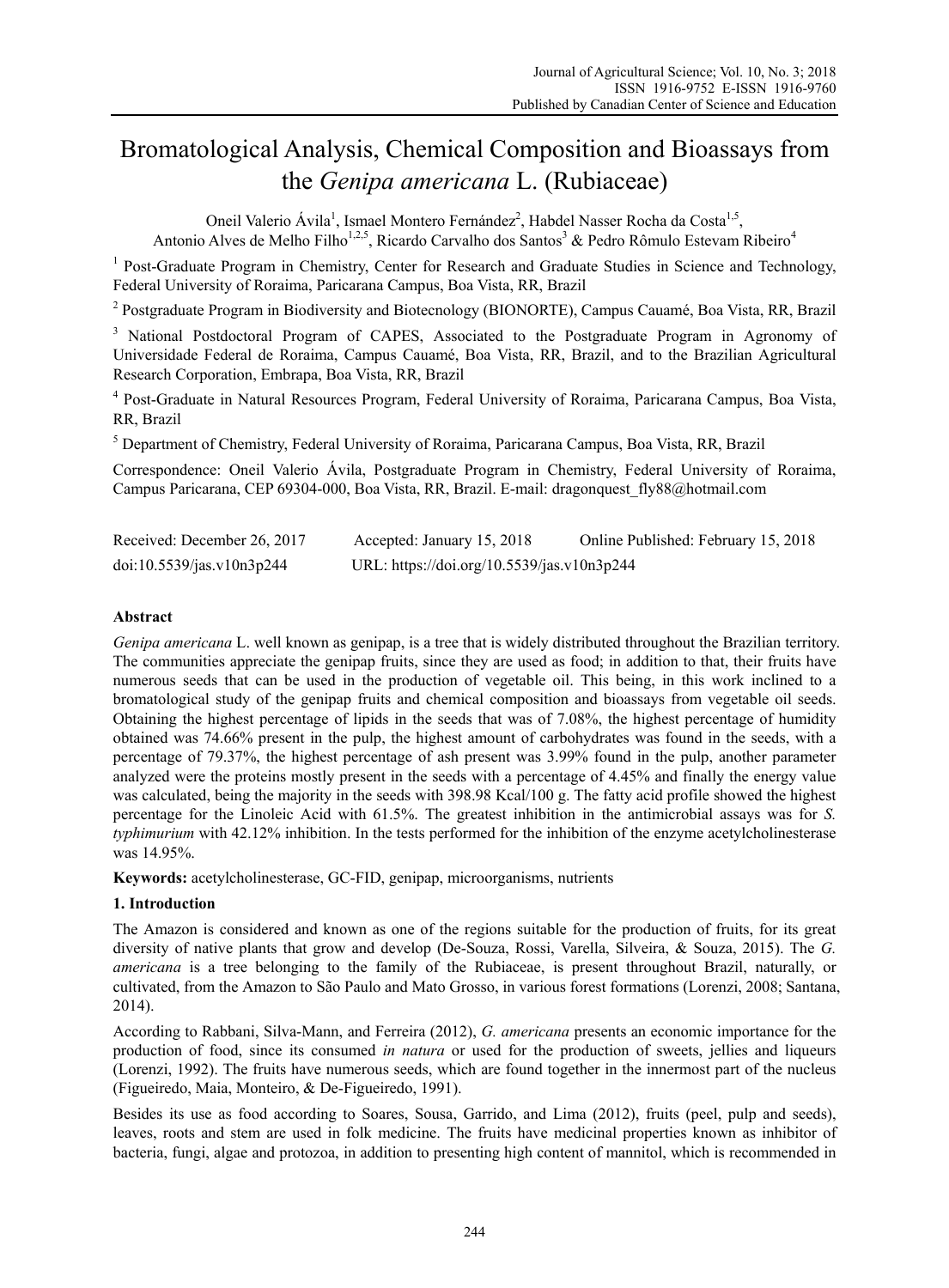the Caribbean countries in the reduction of high blood pressure (Cordeiro & Felix, 2014; Lorenzi & Matos, 2008).

Nutrients are chemical substances, present in food, these provide energy and are used by the body for the functioning of several vital bodily processes and therefore, need to be obtained from food, among them we have minerals, proteins, carbohydrates, lipids and vitamins (Tortara & Derrickson, 2017).

In the human body, the nutrients fulfill essential functions such as forming part of the enzymatic system that catalyzes metabolic reactions involving proteins, carbohydrates and lipids. The hardness of certain structures such as teeth and bones and many other important functions to keep the body healthy, the necessary amounts of these nutrients can vary in grams, milligrams and even micrograms (Marzzoco  $&$  Torres, 2007).

Fruits are important sources of many nutrients and serve as an integral part of the human diet, as they provide vitamins, minerals, proteins, carbohydrates, lipids and other vital constituents essential for human health (Coolborn, Esther, Akinsola, & Afolabi, 2016). Therefore, the objective of this work is to perform a bromatological study of the different parts of the genipapo fruit, as well as to determine the fatty acid profile in the oil extracted from its seeds, to characterize the functional groups by infrared and biological activity studies of antibacterial and inhibitory activity of the acetylcholinesterase enzyme due to its importance for the development of new drugs or pesticides.

# **2. Method d**

# 2.1 Plant Material and Extraction of Vegetable Oil

The genipap fruits were harvested mature, according to Figure 1, in the municipality of Boa Vista-RR (Brazil) in April 2016 at the following coordinate's  $2^{\circ}50'01.5''N$  60°42′21.6″W. They were exsiccated, deposited and identified in the herbarium of the Federal University of Roraima (UFRR), with a voucher number 8797. The fruits were taken to the Environmental Chemistry Laboratory (LQA), Paricarana campus, in the Nucleus of Research and Postgraduate in Science and Technology (NPPGCT) of the UFRR, which were washed and cleaned with distilled water, then dried and then separated into shell, pulp and seeds. These were weighed and stored in a freezer at -20  $^{\circ}$ C for lyophilization. The lyophilization of the seeds was carried out in a LIOTOP lyophilizer, model L 101, for 48 hours until complete drying of the material in the Physics and Land Management Laboratory at the Agricultural Sciences Center (LFMSCSA), Cauamé campus of the UFRR. Subsequently, the material was ground in MARCONI® knife mill, sieved until homogenization of the particles between 20-40 Mesh, and then stored under cover of light.



Figure 1. Ripe fruit of *G. americana* 

## 2.2 Bromatological Analysis

The physical chemical parameters evaluated to determine the nutritional composition were the percentage of moisture and ash and the other nutritional parameters evaluated were the determination of total proteins, lipids and carbohydrates to determine the total energy content.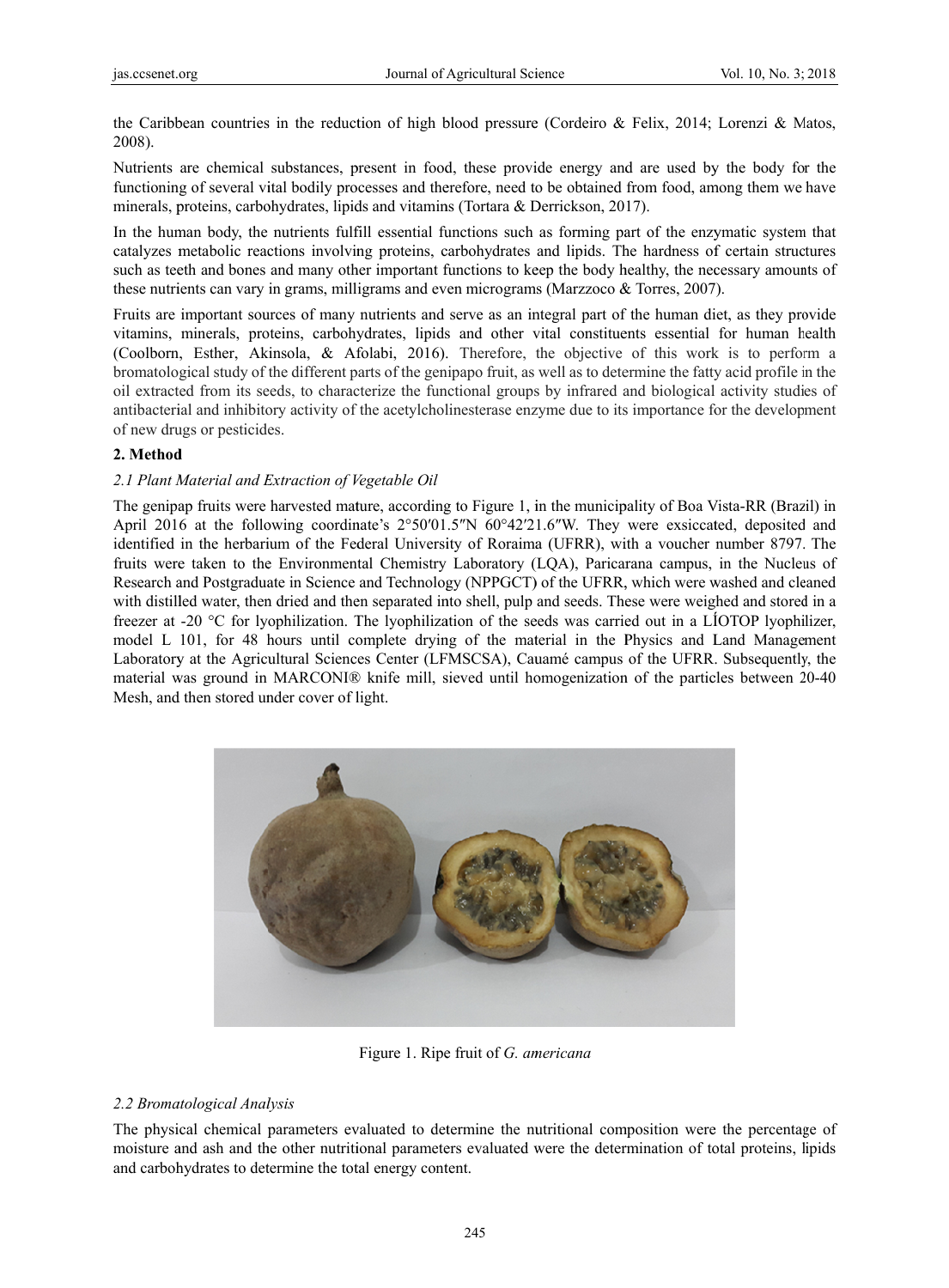Humidity was determined by weighing 5.0 g of fresh sample and placing in pre-weighed porcelain capsules and placed in an air circulation oven for 6 hours at 105 °C until constant weight, being cooled in a desiccator to room temperature (Instituto Adolfo Lutz [IAL], 2008) and the amount of water was calculated by Equation (1):

*Humidity* (g/100 g) = 
$$
(P' - P'')/(P' - P) \times 100
$$
 (1)

Where,  $P$  = weight of the porcelain capsule (g);  $P'$  = weight of the porcelain dish + fresh sample (g);  $P''$  = weight of the capsule + sample after drying  $(g)$ .

For the determination of ashes, the methodology proposed for the food analysis of the (IAL, 2008) with modifications was used, where 5 grams of the lyophilized material placed in porcelain pots previously heated in a 110 °C air circulation oven were weighed. one hour to remove the moisture and then cooled in a desiccator to room temperature, then the samples were placed in the crucibles and taken to a muffle for calcination of the samples at a temperature of 600 °C for 12 hours, then the total content was calculated of ash (amount of total minerals) by Equation (2):

$$
\%Ashes = \frac{N}{M} \times 100\tag{2}
$$

Where,  $N =$  mass in grams of ashes;  $M =$  mass of the sample in grams.

The vegetable oil was obtained using a Soxlhet extractor with cartridges lined with cotton containing 47 g (seeds) 30 g (peel) and 32 g (pulp) crushed and separated plus 500 mL of solvent hexane for each extraction (Jorge & Luzia, 2012 ). The extraction was carried out in a period of 3 hours under reflux of the solvent, then the obtained mixture passed through a separation process using a vacuum roto-evaporator, separating the vegetable oil from the solvent and for calculating the oil yield in accordance with the norm of the Adolfo Lutz Institute (IAL, 2008), Equation (3) was used:

Vegetable oil (%) = 
$$
\frac{N}{P} \times 100
$$
 (3)

Where, *N* corresponds to the number of grams of lipid; *P* corresponds to the number of grams of the sample.

According to the methodology of the Adolfo Lutz Institute, the determination of proteins is obtained from the determination of total nitrogen by Kjeldahl distillation, because the organic matter is decomposed and the existing nitrogen is transformed into ammonium, the content being of nitrogen of the different proteins approximately of 16%, introduces the empirical factor 5.75 (conversion factor for vegetable protein) that will transform the number of grams of nitrogen found with the number of grams of protein (IAL, 2008). Equation (4) presents the calculation to determine the percentage of proteins in the samples:

$$
Proteins = \frac{9}{6} N \times 5.75 \tag{4}
$$

The determination of the carbohydrate content was made by the difference of the value 100 subtracted from the sum of the already obtained values of humidity, ashes, lipids and proteins expressed in Equation (5):

$$
Carbohydrates = 100 - (\% Humidity + \% Ash + \% Lipids + \% Proteins)
$$
 (5)

The determination of the energy value was made through the results obtained by the contents of proteins (P), lipids (L) and carbohydrates (C) using Equation (6) that expresses the calculation in Kcal/100 g according to the methodology proposed by the Instituto Adolfo Lutz method (IAL, 2008).

Energy Value (Kcal/100 g) = 
$$
(P \times 4) + (L \times 9) + (C \times 4)
$$
 (6)

Where,  $P =$  protein value (%);  $L =$  lipid value (%);  $C =$  value of carbohydrates (%);  $4 =$  conversion factor in Kcal determined in calorimetric pump for proteins and carbohydrates; 9 = conversion factor in Kcal determined in calorimetric pump for lipids.

#### *2.3 Oil Analysis by GC-FID*

The determination of the fatty acids present in the oil of genipap seeds was made by Gas Chromatography in the chromatography laboratory of the Federal University of Minas Gerais (UFMG), where the samples were hydrolyzed and methylated. A quantity of 12 mg of oil sample in 100 μL of a solution of ethanol (95%)/potassium hydroxide 1 mol/L (5%) was dissolved in a cryogenic tube of 2 mL. After vortexing for 10 s, the oil hydrolyzed in a domestic microwave oven (Panasonic NN-ST254W), at a power of 60% (420 W), for 6 minutes. After cooling, 400 μL of 20% hydrochloric acid and one tip of the NaCl spatula (20 mg) and 600 μL of ethyl acetate were added. After vortexing for 10 s and resting for 5 minutes, an aliquot of 300 μL was removed from the organic chamber, placed in microcentrifuge tubes and dried by evaporation, thus obtaining free fatty acids (Christie, 1989). Subsequently, the free fatty acids were methylated with 100  $\mu$ L BF<sub>3</sub>/methanol (14%) by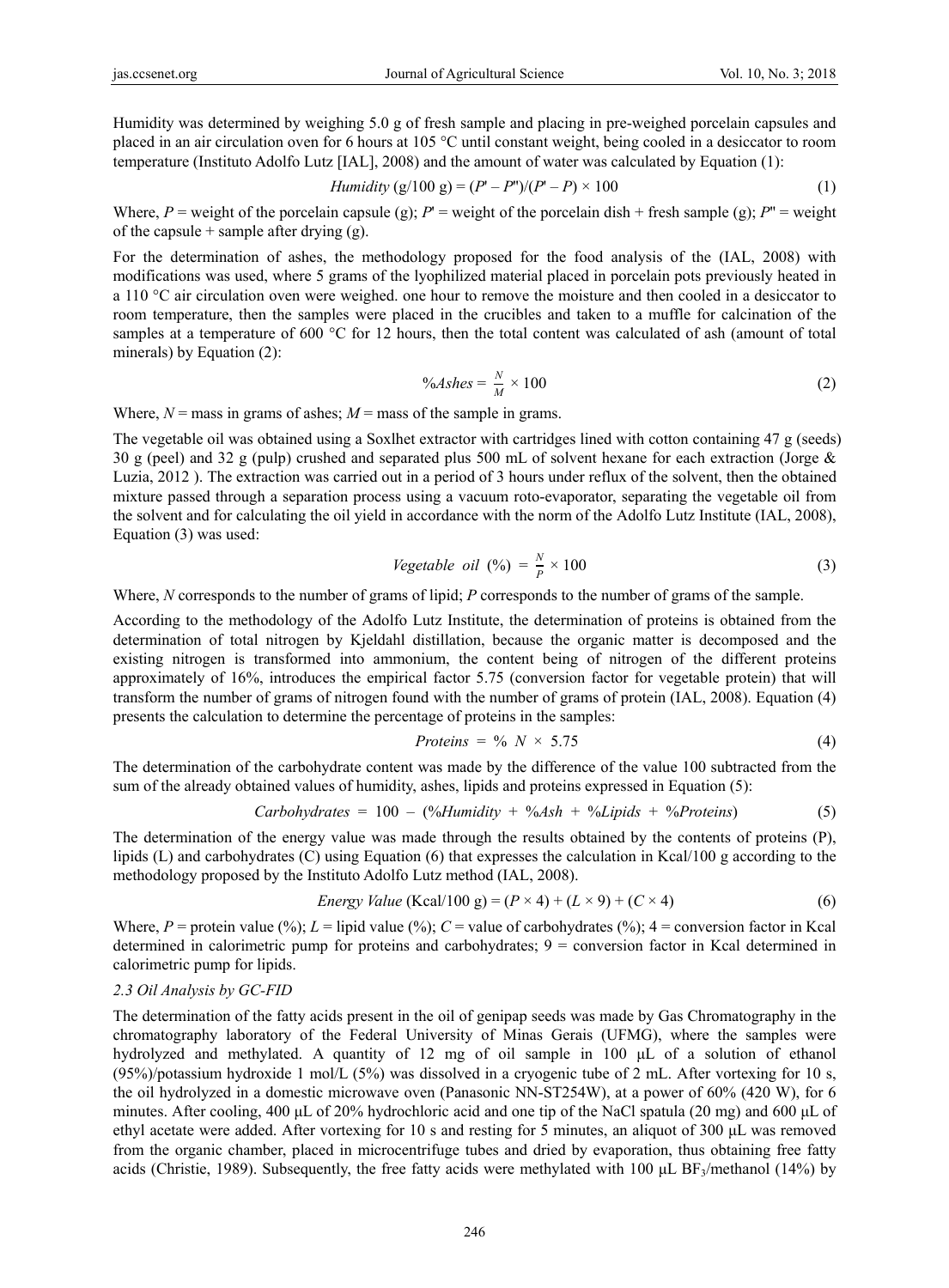heating in a 60 °C water bath for 10 minutes. The methylated fatty acids were extracted with 500 μL of hexane and analyzed by Gas Chromatography.

After the preparation of the fatty acids, the analyzes were performed in an HP7820A Gas Chromatograph (Agilent) equipped with a flame ionization detector. Data acquisition program EZChrom Elite Compact (Agilent). A Supelcowax-10 15 m  $\times$  0.2 mm  $\times$  0.2  $\mu$ m column (Supelco) was used with a temperature gradient: 120 °C, 0 min, 10 °C/min up to 250 °C; injector (1/50 split) at 250 °C and detector at 260 °C. Hydrogen as a stripping gas (3.0 mL/min) and injection volume of 1 μL. The identification of the peaks was made by comparing Supelco37 fame mix methylated fatty acid standards (Supelco cat no 47885-U).

# *2.4 Oil Analysis Bioassay*

The bioassays in the oil of genipap seeds: antimicrobial activity and the bioassay of the inhibitory activity of the enzyme acetylcholinesterase (ACHE) was in the biotechnology and bioassay laboratory of the Federal University of Minas Gerais (UFMG). For the bacterial activity, a pre-inoculum was prepared, in which the microorganisms were transferred from the culture medium where they were stored for test tubes containing 3.0 mL of culture medium (BHI for bacteria and Sabouraud for yeast). Next, the tubes were incubated in a greenhouse at 37 °C for 36 h. With the help of a micropipette, 500 μL of this pre-inoculum were transferred to test tubes containing sterile distilled water. The tubes were homogenized and the concentration was adjusted to 600 nm (bacteria) and 530 nm (yeast), until reaching a transmittance between 74-75% (bacteria) and 75-76% (yeast), corresponding to scale 0, 5 of McFarland of standard turbidity, that is,  $10^8$  CFU/mL, thus obtaining the suspensions of the inocula used in the bioassay.

For the preparation of the work-solution, the samples were previously solubilized in dimethylsulfoxide (DMSO) at a concentration of 12.5 mg/mL. From this solution, an aliquot of 40 μL was withdrawn, which was added to 960 μL of the culture medium used in the bioassay, obtaining the working solution in the concentration of 500 μg/mL.

The bioassays were performed in 96 microwell plates, in triplicate. In the first well, 200 μL of the working solution in the concentration of 500 μg/mL was added. In the following wells, 100 μL of culture medium per well was added, followed by serial microdilution (1:1) of the sample solution, so that the concentrations ranged from 250 to 0.98 μg/mL. Next, 100 μL of the standardized microorganism inoculum was added to each well.

Four controls were carried out: growth control of the microorganism (to verify cell viability); white, which consists of the solution of the sample in the same concentrations evaluated, replacing the inoculum with sterile distilled water; (the work-solution is replaced by a commercial antibiotic) and the sterility control of the culture medium, containing 100 μL of culture medium and 100 μL of sterile distilled water. The microplates were incubated in a greenhouse at 37 °C and after 24 hours the plate reader was read at 490 nm (Zacchino & Gupta, 2007).

The antibiotics used for the quality control of the tests were ampicillin for bacteria and nystatin for yeast, whose working solutions were prepared as described above for the samples tested.

The samples were tested against the following microorganisms:

- *Candida albicans*: ATCC 18804 (yeast)
- *Staphylococcus aureus*: ATCC 29212 (Gram-positive bacteria)
- *Bacillus cereus*: ATCC 11778 (Gram-positive bacteria)
- *Escherichia coli*: ATCC 25922 (Gram-negative bacteria)
- *Salmonella typhimurium*: ATCC 14028 (Gram-negative bacteria)

The bioassay for the inhibition of the activity of the acetylcholinesterase enzyme was carried out in 96-well microplates, to which 50 μL of Tris-HCl buffer (50 mM, pH 8.0), 125 μL of 5.5'-were added. dithiobis (2-nitrobenzoic acid)-DTNB (3 mM, 25 μL of the sample solution (10 mg/mL in DMSO) and 25 μL of acetylcholine iodide-ATCI (15 mM) DMSO was used as a negative control and galantamine (10 mg/mL in DMSO) as a positive control (standard inhibitor of the enzyme) The absorbance was measured at 405 nm using a microplate reader, with intervals of 1 minute for eight times, after these readings were added to the wells 25 μL acetylcholinesterase enzyme solution (0.22 U/mL in buffer) The absorbance were measured again at 1 minute intervals at 10 to 405 nm (Frank & Gupta, 2005, Ellman, Courtney, Andres Jr., & Feathestone, 1961). The percent inhibition was calculated by comparing the absorbance of the samples with the absorbance of the blank using Equation (7):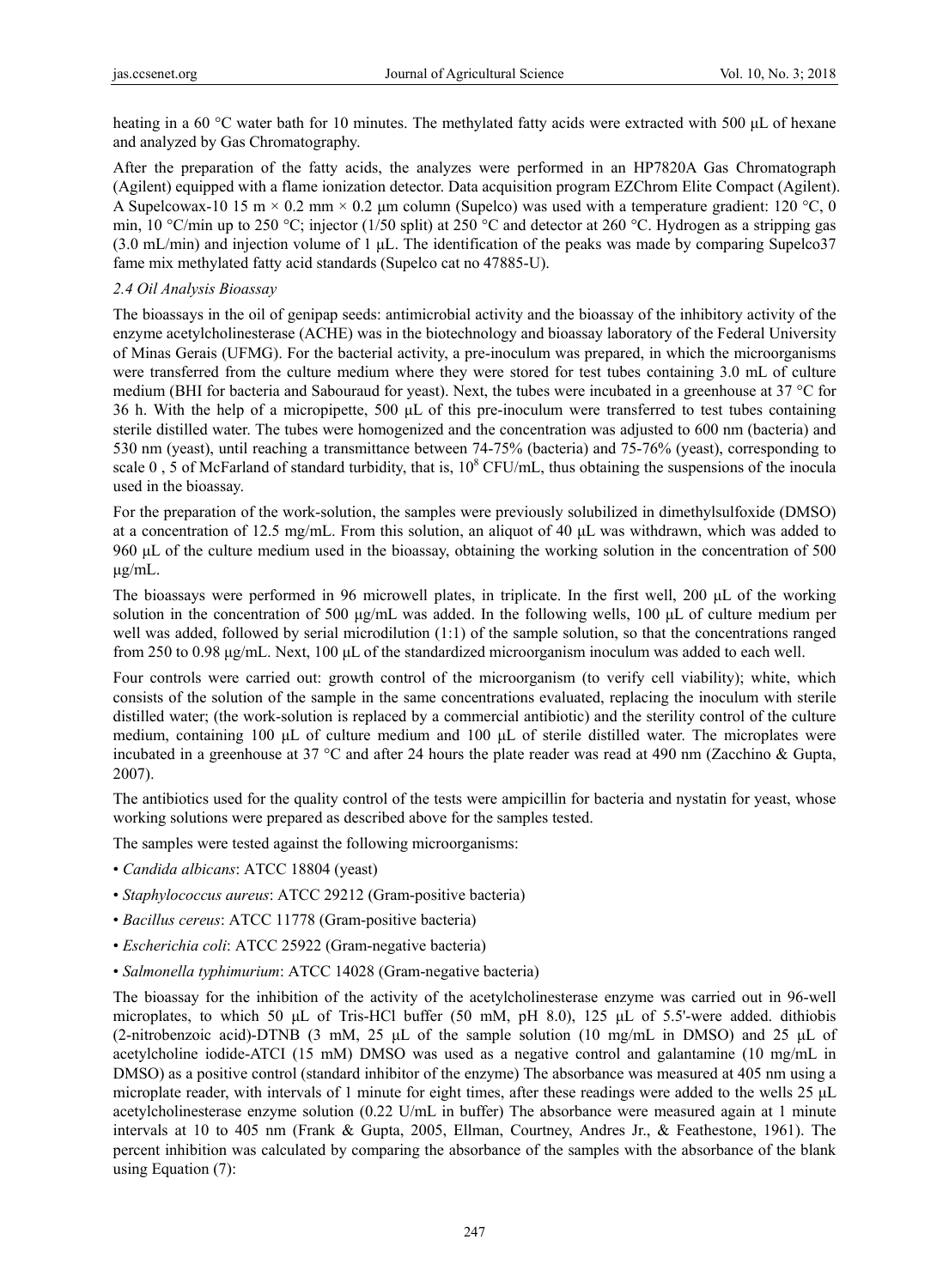%  $\gamma_0$ Inhibition = 100 -  $\frac{Absorbance}{Absorbance of the negative control with enzyme - Absorbance of the sample without enzyme} \times 100$  (7)

### **3. Results and Discussion**

# *3.1 Bromatological Analysis of Genipap Fruit*

In this study the highest percentage of moisture was found in the pulp and it was 74.66% and the lowest percentage was found in the seeds, which was 5.63% according to Table 1. In similar studies carried out on genipap pulps, collected in the state of Minas Gerais, reported a humidity percentage of 70.0% (Pacheco, Paz, Silva, & Pascoal, 2014), in other studies with genipap pulps collected in the state of Ceará were reported 74.81% (Figueiredo, Maia, Holanda, & Monteiro, 1986) and study made with genipap seeds presented a moisture percentage of 5% (Carvalho & Nascimento, 2000).

The other nutritional parameter studied was the ashes, which their highest percentage was reported in the pulp with a percentage of 3.99% and their seeds with a slightly lower percentage of 3.46% according to Table 1. Studies made by Pacheco et al. (2014) with genipap pulp collected in the state of Minas Gerais had a percentage of ash of 3.6%. Other studies made genipap seeds reported a percentage of ash of 1.69% (Luzia, 2012).

Lipids are natural substances, esters of fatty acids and of an alcohol or a polyol. These perform important biological functions such as: component of the cell membrane, metabolic fuel, skin protective layer, etc. (Bruneton, 2001). They are also used in the food industry, pharmaceutical, as a biofuel (Vianni & Braz, 1996). In this study, the highest percentage of lipid was obtained from the seeds and was 7.08% according to Table 1, a little lower, compared to studies done by other authors on genipap seeds that showed a lipid percentage of 10.39% (Luzia, 2012).

Proteins are considered to be the most important constituent of living cells, which can be of plant or animal origin and represent the largest chemical group in the body of animals, among some of the main functions of proteins are; essential constituent of all cells, in the growth and development of the body and in the production of metabolic and digestive enzymes (FAO, 2002). In the present work, the highest percentage was found in the seeds with 4.45% and the pulp the edible part was 3.97% according to Table 1, other authors in similar studies with genipap pulps, collected in the state of Minas Gerais they reported a protein percentage of 1.7% (Pacheco et al., 2014) and in studies made with genipap seeds they reported a protein percentage of 25.33% (Luzia, 2012).

Carbohydrates are compounds that contain carbon, hydrogen and oxygen in proportions of 6:12:6, these in the metabolism are burned and produce energy, in the human diet are like starch and various sugar, carbohydrates can be divided into monosaccharides, disaccharides and polysaccharides (FAO, 2002). According to the World Health Organization, who suggests that carbohydrates should meet most of the energy needs and that represent between 55% to 75% of daily intake and where the intake of fruits and vegetables should reach 400 g per day (WHO, 2003). In this study, the highest percentage of carbohydrates for seeds was reported with 79.37%.

According to Thompson, Manore, and Vaughan (2008), energy is the fuel our body uses to develop its vital functions, being the Kilocalories (Kcal) the unit in which it is expressed and its recommended daily values vary between 2000 and 2500 calories, depending on age, sex, physiological status and physical activity. In the present study the highest energy value is present in the seeds with 398.98 Kcal/100 g as can be seen in Table 1, higher compared to the results of studies done by Luzia (2012), with genipap seeds that presented an energetic value of 205.91±0.13 Kcal/100 g, highlighting that in this study they accounted for total dietary fibers.

|                  |                  |                 |                 | Nutritional Contribution |                  |                                              |
|------------------|------------------|-----------------|-----------------|--------------------------|------------------|----------------------------------------------|
| Genipa americana | Humidity $(\%)$  | Ashes $(\% )$   | Lipids $(\% )$  | Carbohydrates $(\% )$    | Proteins $(\% )$ | Energetic Value (Kcal $100 \text{ g}^{-1}$ ) |
| Pulp             | $74.66 \pm 1.41$ | $3.99 \pm 0.25$ | $0.44\pm 0.02$  | $16.93 \pm 1.20$         | $3.97 \pm 0.03$  | $87.53\pm4.83$                               |
| Peel             | $58.69 \pm 2.41$ | $3.24\pm 0.36$  | $0.72\pm 0.12$  | $35.64\pm2.71$           | $1.70 \pm 0.01$  | $155.86\pm1.25$                              |
| Seed             | $5.63 \pm 0.09$  | $3.46\pm0.09$   | $7.08 \pm 0.38$ | $79.37\pm0.42$           | $4.45\pm0.02$    | 398.98±1.71                                  |

Table 1. Nutritional analysis of the fruit of *G. americana*

#### *3.2 Fatty Acids Analysis*

According to Bruneton (2001), lipids play an essential role in living organisms as well as in the pharmaceutical industry, food industry as food and other industries such as biofuel. Within nature, palmitic acid, stearic acid, oleic acid and linoleic acid are the four fatty acids that make up 95% of the acids present in the various types of lipids (Simoês et al., 2007). In this study, of the fatty acids identified linoleic acid (C18:2) was the one with the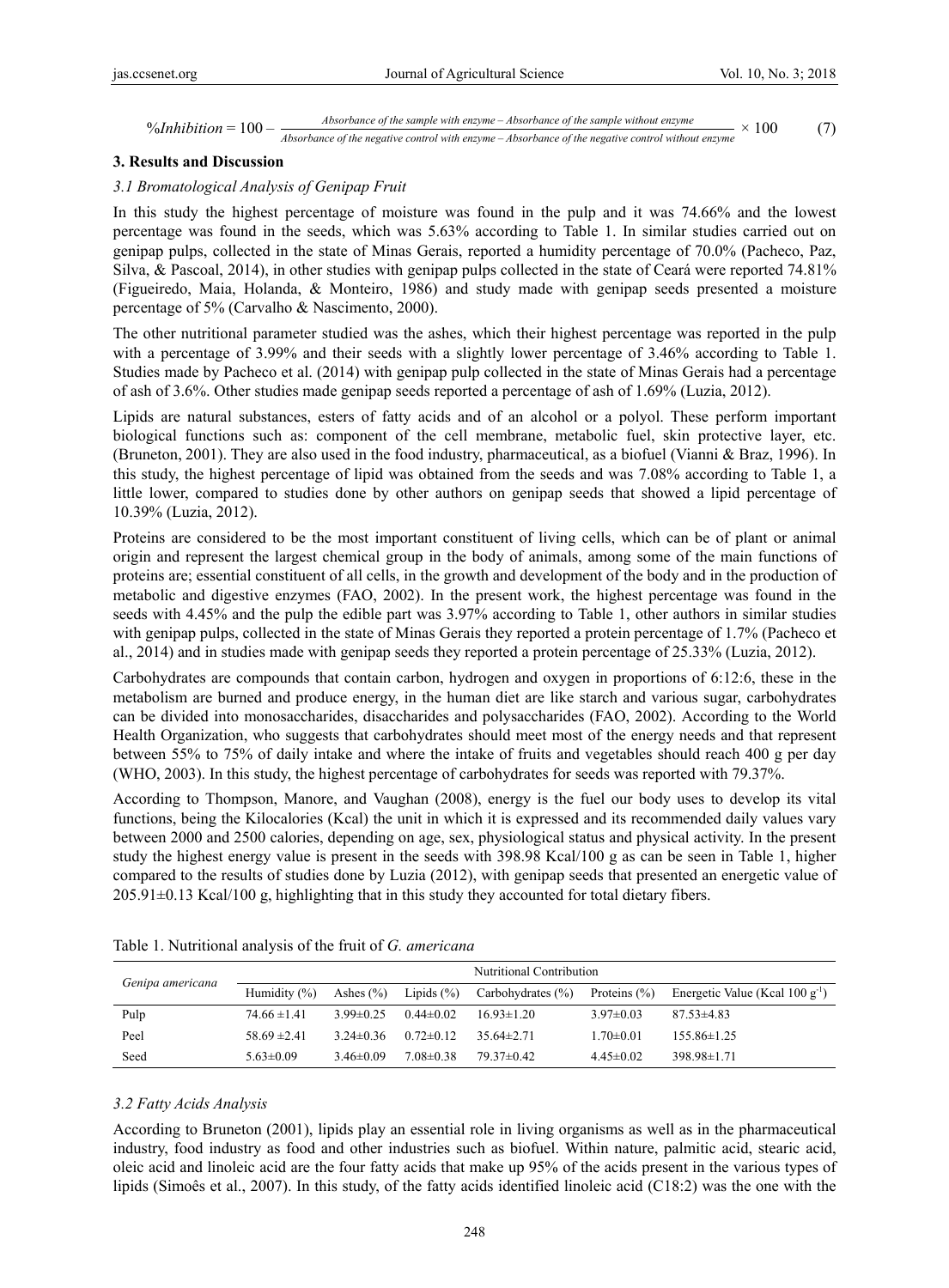highest percentage of 61.5% and in the background palmitic acid (C16:0) with 13.1% according to Figure 2, similar to studies conducted by Figuereido et al. (1991), who presented percentages of 60.5% and 10.3% respectively, as can be seen in Table 2.

|                          |        | Author        | Figueiredo et al., 1991  |
|--------------------------|--------|---------------|--------------------------|
| <b>Fatty Acids</b>       | RT/min | $\frac{0}{0}$ | $\frac{0}{0}$            |
| Myristic Acid (C14:0)    | 3.9    | 0.1           |                          |
| Palmitic Acid (C16:0)    | 5.6    | 13.1          | 10.3                     |
| Palmitoleic Acid (C16:1) | 5.7    | 0.1           | $\overline{\phantom{a}}$ |
| Stearic Acid (C18:0)     | 7.2    | 9.1           | 9.7                      |
| Oleic Acid $(C18.1)$     | 7.4    | 10.7          | 19.5                     |
| Linoleic Acid (C18:2)    | 7.7    | 61.5          | 60.5                     |
| Linolenic Acid (C18:3)   | 8.2    | 0.4           |                          |
| Arachidonic Acid (C20:0) | 8.9    | 0.2           |                          |
| Other                    |        | 4.8           |                          |

| Table 2. Profile of G. americana seeds oil fatty acids |
|--------------------------------------------------------|
|--------------------------------------------------------|





# *3.3 Microorganisms Assay*

The bioassays for the antimicrobial activity with the microorganisms tested in this study, as can be seen in Table 3, had the highest percentage of inhibition for *S. typhimurium* with 42.12% inhibition, followed by *B. cereus*  with 35.87% and finally with the lowest percentage of inhibition *S. aureus* with 34.58%. Studies conducted by Santos et al. (2015), with oil extracted from *Annona hypoglauca* in the same working conditions, reported a percentage of inhibition of 7.23% for *S. typhimurium* and 28.93% for *S. aureus.*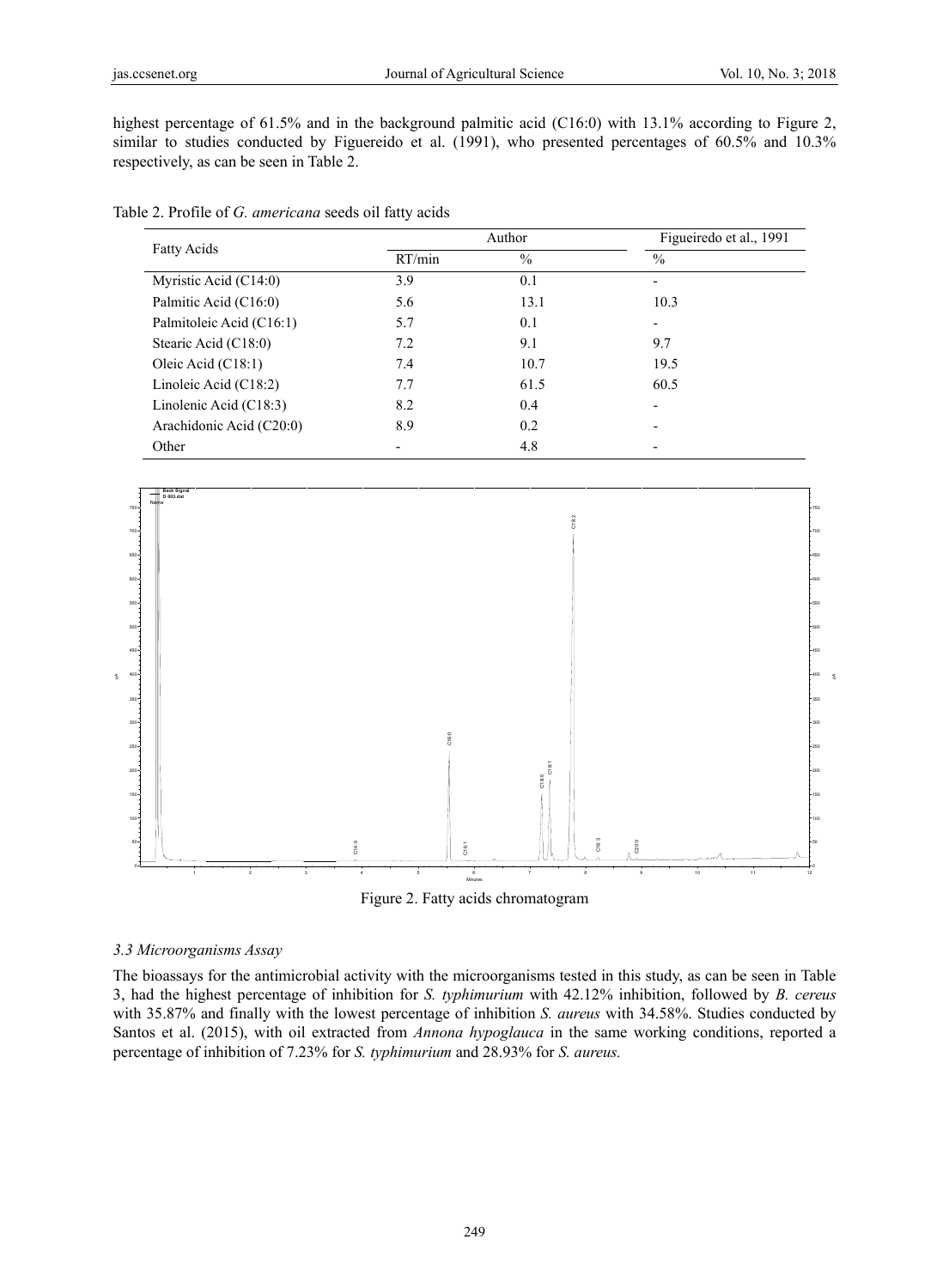| Sample          |                   |                          | Microorganisms           |                          |                 |
|-----------------|-------------------|--------------------------|--------------------------|--------------------------|-----------------|
|                 | S. aureus         | B. cereus                | S. typhimurium           | E. coli                  | C. albicans     |
| Seeds oil       | $34.58 \pm 11.46$ | $35.87 \pm 11.64$        | 42.12 $\pm$ 2.54         | 0.00                     | 0.00            |
| Ampicillin      | $87.85\pm 6.57$   | $92.60 \pm 0.67$         | $97.90 \pm 4.43$         | $94.37\pm4.31$           | -               |
| <b>Nystatin</b> | -                 | $\overline{\phantom{0}}$ | $\overline{\phantom{0}}$ | $\overline{\phantom{0}}$ | $98.17\pm 6.62$ |

Table 3. Percentage of antimicrobial inhibition at 250 μg/mL

#### *3.4 Inhibition of the Activity of the Acetylcholinesterase Enzyme Assay*

The inhibition assay of the acetylcholinesterase enzyme for this study made with the oil extracted from genipap seeds was weak with a percentage of inhibition of 14.95 as can be seen in Table 3, in comparison with studies done by Santos et al. (2015), under the same conditions with oil extracted from *Annona hypoglauca* seeds, that showed a percentage of inhibition of 79.55%. That according to Vinutha et al. (2007), who classifies the potential of gross extracts in weak inhibitors if they present a value below 30%, moderate inhibitors those that present 40 to 50% and potent inhibitors those that show more than 50%.

|  | Table 4. Percentage inhibition values of acetylcholinesterase |  |  |  |  |
|--|---------------------------------------------------------------|--|--|--|--|
|--|---------------------------------------------------------------|--|--|--|--|

| Sample                  | Seeds oil        | Galantamine      |
|-------------------------|------------------|------------------|
| Inhibition $(\%)$       | $14.95 \pm 2.91$ | $91.71 \pm 0.38$ |
| Coefficient of variance | 0.19             | 0.004            |

# **4. Conclusion**

This work shows the nutritional importance of a fruit that is not yet very considered in the market. The three parts of the same have energetic importance, being the one of smaller contribution the pulp being able to be used for the consumption *in natura*, as well as for the preparation of jellies, sorbets and another type of snack. In addition, the content of saturated fatty acids in the oil extracted from their seeds should be highlighted, especially linoleic acid, which has the structural and functional importance in the cell, besides being one of the essential fatty acids related to the prevention of certain cardiac diseases.

An important property of this fruit is that the oil of its seeds has antimicrobial and anti-inhibitory applicability of the enzyme acetylcholinesterase, related to Alzehimer's disease.

#### **Acknowledgements**

We are grateful to CAPES for the scholarship received, the Federal University of Minas Gerais, especially the researcher Jacqueline Aparecida Takahashi for biological analysis and Vanny P. Ferraz for analysis of gas chromatography of the oil and group Oleochemicals and laboratory of Physics and soil fertility (NUPAGRI) management UFRR for supporting the development this research.

#### **References**

Bruneton, J. (2001). *Farmacognosia, fitoquímica, plantas medicinales* (2nd ed.). Zaragosa: Acribia.

- Carvalho, J. E. U., & Nascimento, W. M. O. (2000). Sensibilidade de sementes de jenipapo (*Genipa americana* L.) ao dessecamento e ao congelamento. *Revista Brasileira de Fruticultura, Jabotical, 22*(1), 53-56.
- Christie, W. W. (1989). *Chromatography and Lipids: A Practical Guide*. Ayr: The Oil Press.
- Coolborn, A. F., Esther, B. B., Akinsola, A. F., & Afolabi, O. B. (2016). Antioxidant, physicochemical and mineral evaluations of *Spondias mombin* crude fruit juice. *Acta Biologica Szegediensis, 60*(2), 171-176.
- Cordeiro, J. M. P., & Félix, L. P. (2014). Conhecimento botânico medicinal sobre espécies vegetais nativas da caatinga e plantas espontâneas no agreste da Paraíba, Brasil. *Rev. Bras. Pl. Med., 16*(3), 685-692. https://doi.org/10.1590/1983-084x/13\_077
- De-Souza, M. D. A., Rossi, A. A. B., Varela, T. L., Silveira, G. F., & Souza, S. A. M. (2015). Stigmatic receptivity and pollen viability of *Theobroma subincanum* Mart.: Fruit species from the amazon region. *Rev. Bras. Frutic., 38*(4). https://doi.org/10.1590/0100-29452016757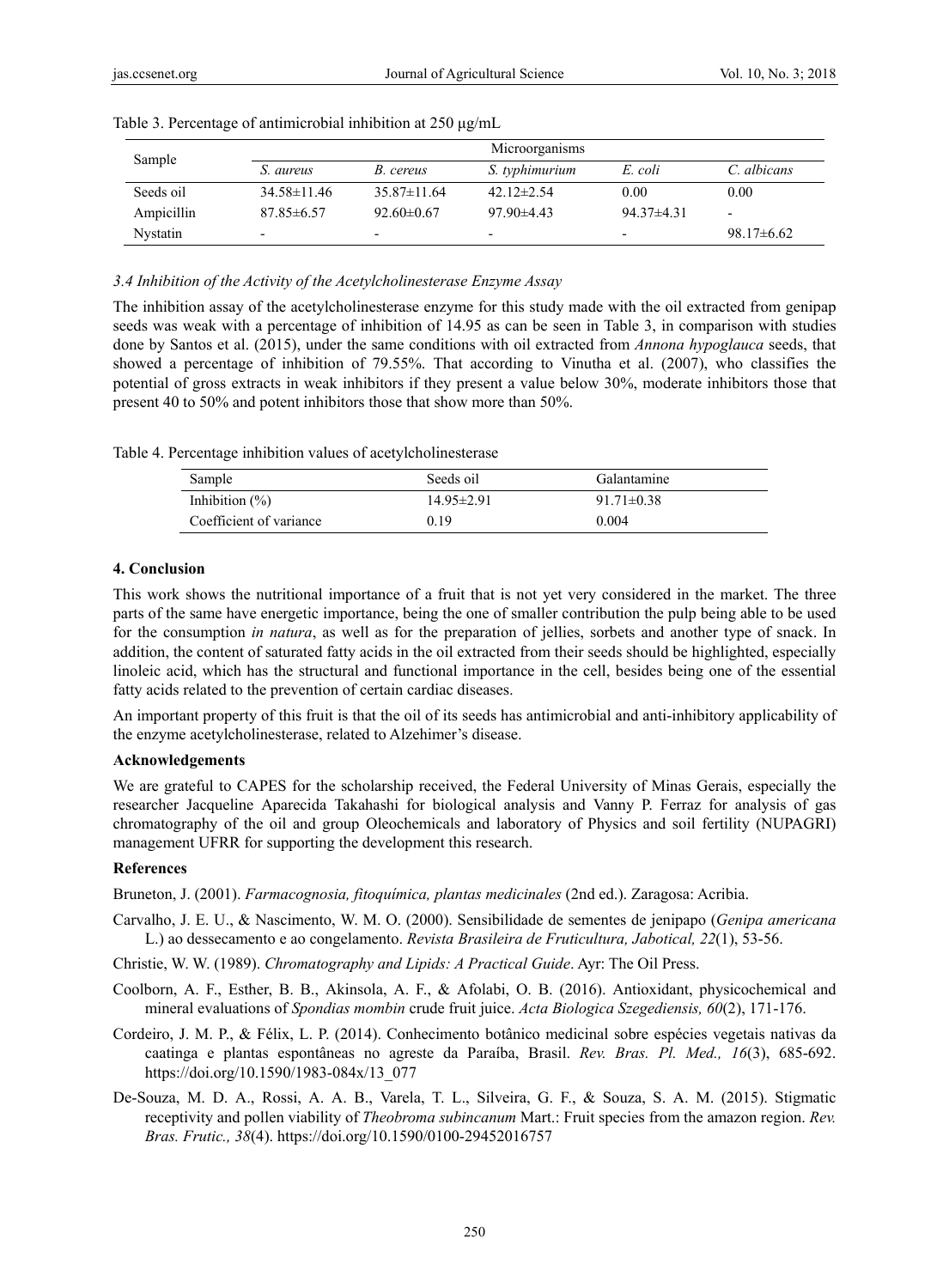- Ellman, G. L., Courtney, K. D., Andres Jr., V., & Featherstone, R. M. (1961). A new and rapid colorimetric determination of acetylcholinesterase activity. *Biochem. Pharmacol., 7*(2), 88-90. https://doi.org/10.1016/ 0006-2952(61)90145-9
- FAO (Food and Agriculture Organization of the United Nations). (2002). *Macronutrientes: Carbohidratos, grasas y proteínas* (Chapter 9). FAO. Retrieved from http://www.fao.org/docrep/006/w0073s/w0073s0d. htm#bm13
- Figueiredo, R. W., Maia, G. A., Holanda, L. F. F., & Monteiro, J. C. S. (1986). Características físicas e químicas do jenipapo. *Pesq. Agropec. Bras., Brasilia, 21*(4), 421-428.
- Figueiredo, R. W., Maia, G. A., Monteiro, J. G. S., & De-Figueiredo, E. A. T. (1991). Composição de ácidos graxos na fração lipídica da polpa e sementes do jenipapo (*Genipa americana*, L.). *Boletim Centro de Pesquisa de Processamento de Alimentos, 9*(2). https://doi.org/10.5380/cep.v9i2.14449
- Frank B., & Gupta, S. (2005). A review of antioxidants and Alzheimer's disease. *Ann. Clin. Psychiatry, 17*(4), 269-286. https://doi.org/10.1080/10401230500296428
- Instituto Adolfo Lutz. (2008). *Métodos físico-químicos para análise de alimentos* (4th ed.). São Paulo: Instituto Adolfo Lutz.
- Jorge, N., & Luzia, D. M. M. (2012). Caracterização do óleo das sementes de Pachira aquática Aublet para aproveitamento alimentar. *Acta Amazônica, 42*(1), 149-156. https://doi.org/10.1590/S0044-596720120 00100017
- Lorenzi, H. (1992). *Árvores brasileiras: manual de identificação e cultivo de plantas arbóreas nativas do Brasil*. Nova Odessa: Plantarum.
- Lorenzi, H. (2008). *Árvores brasileiras: manual de identificação de plantas arbóreas nativas do Brasil* (5th ed.). Nova Odessa: Plantarum.
- Lorenzi, H., & Matos, F. J. (2008). *Plantas medicinais no brasil, nativas e exóticas* (2nd ed.). São Pablo: Plantarum.
- Luzia, D. M. M. (2012). *Propriedades funcionais de óleos extraídos de sementes de frutos do cerrado brasileiro* (Doctoral dissertation, Paulista State University, Brazil).
- Marzzoco, A., & Torres, B. B. (2007). *Bioquímica Básica* (3th ed.). Rio de Janeiro: Gen.
- Pacheco, P., Paz, J. G., Silva, C. O., & Pascoal, G. B. (2014). Composição centesimal, compostos bioativos e parâmetros físico-químicos do jenipapo (*Genipa americana* L.) in natura. *Demetra, 9*(4), 1041-1054. https://doi.org/10.12957/demetra.2014.11310
- Rabbani, A. R. C., Silva-Mann, R., & Ferreira, R. A. (2012). Variabilidade genética de *Genipa americana* L. pertencente ao baixo curso do rio São Francisco. *Revista Árvore, Viçosa-MG, 36*(3), 401-409. https://doi.org/10.1590/S0100-67622012000300002
- Santana-Neta, L. G. (2014). Caracterização e avaliação do potencial de bioativos e atividade antioxidantes de *Genipa americana* L. (Master of Science in Food Science, Federal university of Bahia, Brazil).
- Santos, R. C., Melo-Filho, A. A., Chagas, E. A., Takahashi, J. A., Ferraz, V. P., Costa, A. K. P., … Montero, I. F. (2015). Fatty acid profile and bioactivity from *Annona hypoglauca* seeds oil. *African Journal of Biotechnology, 14*(30), 2377-2382. https://doi.org/10.5897/AJB2015.14714
- Simoês, C. M. O., Schenkel, E. P., Gosmann, G., Melho, J. C. P., Mentz, L. A., & Petrovick, P. R. (2007). *Farmacognosia da planta ao medicamento* (6th ed.). Porto Alegre: UFRGS.
- Soares, A. C. F., Sousa, C. S., Garrido, M. S., & Lima, F. S. (2012). Fungos micorrízicos arbusculares no crescimento e nutrição de mudas de jenipapeiro. *Revista Ciência Agronômica, 43*(1), 47-54. https://doi.org/ 10.1590/S1806-66902012000100006
- Thompson, J. L., Manore, M. M., & Vaughan, L. A. (2008). *Nutrition*. España: Pearson.
- Tortara, G. J., & Derrickson, B. (2017). *Corpo Humano: Fundamentos de Anatomia e Fisiologia* (10th ed.). Porto Alegre: Artmed.
- Vianni, R., & Braz-Filho, R. (1996). Ácidos Graxos Naturais: Importância e Ocorrência em Alimentos. *Química Nova, 19*(4), 400-407.